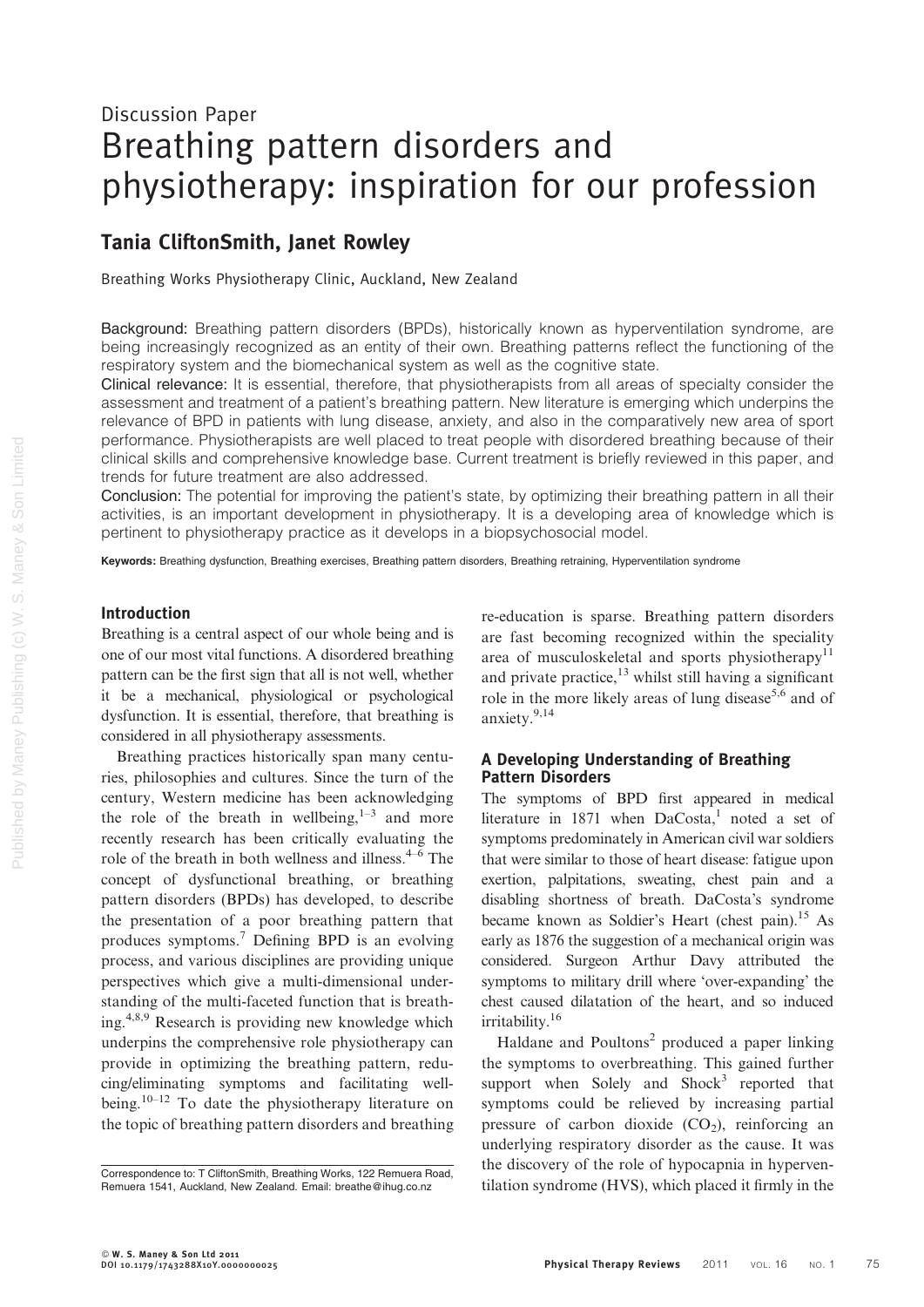medical, biological framework, and subsequently, research has focused on the phenomena of hyperventilation, hypocapnia and symptoms. $17-19$ 

The term 'hyperventilation' was first used by Kerr et al.  $^{18}$  and has been frequently used since this time, and more recently defined as, 'breathing in excess of metabolic demands, resulting in hypocapnia'.20,21 Although the syndrome was given various names, the term inferred an anxiety state concurrent with cardiovascular and emotional symptoms, hence patients were considered neurotic and their condition not appropriate for serious medical consideration.<sup>22</sup> More recent psychology literature, however, focuses on the symptoms relating to a broad range of psychological influences on breathing, including anticipation, suppressed emotion, association and conditioned responses.<sup>23,24</sup> Another recent development is the significance of the musculo-skeletal aspect of breathing patterns. Chaitow<sup>8</sup> suggests that function and structure are so closely interconnected, that change in one aspect will lead to change in the other. He cites structural inadequacies, such as poor posture, as key factors causing BPD.

All these aspects of BPD are succinctly summarized by van  $Dixhoorn^{25}$  who described breathing as having three functions, namely (1) gas exchange and respiratory function – and with this the communicative properties of smell and speech, (2) musculoskeletal movement – including moving body fluids, enhancing organ function, and maintaining musculoskeletal mobility and trunk stability, and (3) connecting conscious awareness with the state of the body.

### Definition of Breathing Pattern Disorders

BPD is a complex syndrome, and a concise definition is evasive.<sup>26</sup> Gardner<sup>27</sup> questions whether HVS is an appropriate term when it is the underlying cause of the hyperventilation that needs diagnosis. He also suggests that low arterial pressure of carbon dioxide (Pa  $CO<sub>2</sub>$ ) may not necessarily be pathological and therefore indicative of HVS. Other authors have noted symptoms may occur without hypocapnia, suggesting there  $\frac{1}{24,28,29}$  Vickery<sup>11</sup> refers to breathing patterns disorders as long term abnormal respiratory mechanics. Also, BPD is a distinct syndrome, that is, BPDs are not an inevitable result of pathologic changes due to illness/disease.19 Discussion at an international level as well as a local level has failed to provide a succinct definition which all parties support.<sup>30</sup>

A working definition by  $Rowley^7$  based on the above perspectives, defines BPD as 'Inappropriate breathing which is persistent enough to cause symptoms, with no apparent organic cause'. Symptoms may not interrupt daily life but may impact on specific

tasks, e.g. elite athletes and their performance, singers and voice production, or the child playing Saturday morning sport.

### Mechanisms Underlying Breathing Pattern **Disorders**

The mechanisms underlying disordered breathing involve physiological, psychological and biomechanical components, and these cannot be completely separated.<sup>27</sup> At a physiological level, hyperventilation has been thought to be driven by central and peripheral chemoreceptors, and cortical drive.<sup>19,31,32</sup> Physiologically every cell in the body requires oxygen to survive yet the body's need to rid itself of carbon dioxide is the most important stimulus for breathing in a healthy person.  $CO<sub>2</sub>$  is the most potent chemical affecting respiration.<sup>33</sup>

Hyperventilation results in altered  $(CO<sub>2</sub>)$  levels, and this is most commonly seen as lowered end tidal  $CO<sub>2</sub>$  (PET  $CO<sub>2</sub>$ ), or fluctuating  $CO<sub>2</sub>$  levels, and a slower return to normal  $CO<sub>2</sub>$  levels.<sup>34</sup> The exact mechanism by which  $CO<sub>2</sub>$  influences BPD symptoms remains under debate.29,35 Research into levels of  $CO<sub>2</sub>$  in the HVS/BPD population has produced disparate results, therefore it may be that the effect of hypocapnia appears highly dependent on the individual.<sup>21</sup>

Common understanding is that the resulting respiratory alkalosis creates a state of sympathetic dominance, which invokes a 'fright-flight' response throughout the body. This includes heightened psychological and neuronal arousal, which leads to increased muscle tone, parasthesia and altered rate and depth of breathing.  $36,37$  Respiratory alkalosis also affects hemoglobin uptake of oxygen  $(O_2)$ , coronary artery constriction and cerebral blood flow.<sup>38</sup> These changes in physiological, psychological, and neuronal states affect the musculo-skeletal system.

Musculo-skeletal imbalances may exist, as a result or as a pre-existing contributing factor, and this can be seen in areas such as loss of thoracic cage compliance, constant overuse and tension in the accessory respiratory muscles, and dysfunctional postures. These may impede normal movement of the chest wall, and exacerbate poor diaphragmatic descent.<sup>8</sup> The inefficient respiratory pattern and the increased sympathetic drive contribute further to muscle pain and fatigue, as well as psychological traits such as anxiety.<sup>39</sup>

Psychological factors both influence and are influenced by breathing patterns.<sup>40</sup> Ley states breathing should be examined as an independent variable affecting the psychological process. For example Ley<sup>41</sup> calls dyspnoea a 'harbinger of suffocation' and believes that it is the fear of the dyspnoea that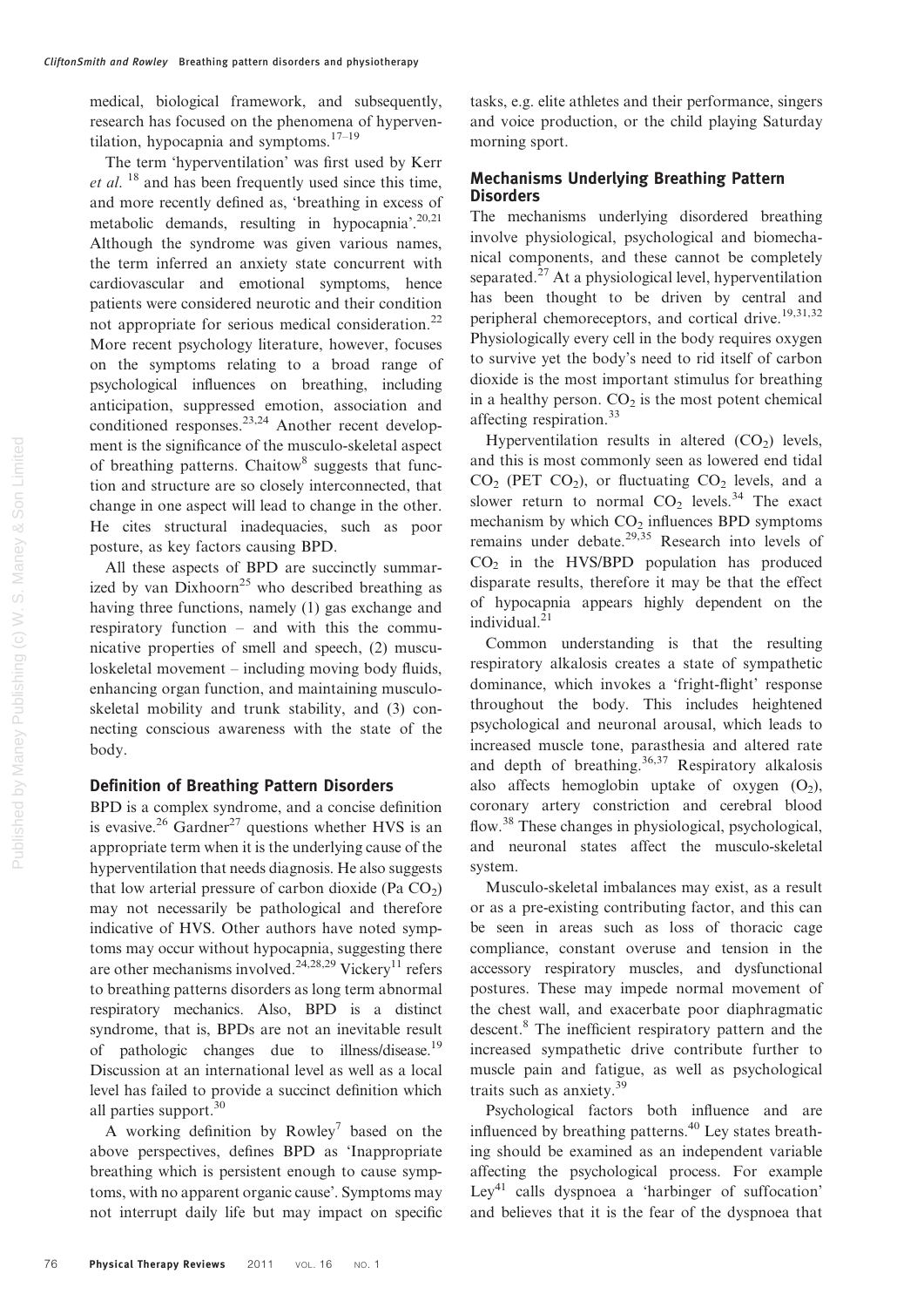plays a major factor in panic attacks. Anxiety is the commonest factor thought to influence breathing, and it has been noted to cause increased inspiratory flow rate, breathing to become faster and shallower, and/or involve breath holding.<sup>23,42</sup> Subjects with BPD have been observed to have higher anxiety levels than the normal population.<sup>43</sup> Tasks involving prolonged or intense concentration have also been shown to alter breathing patterns.<sup>44</sup>

### Aetiological Factors in Breathing Pattern **Disorders**

There is an extensive, perhaps exhaustive list of factors thought to trigger disordered breathing. The broad range of triggers is due to both the variable nature of BPD, and the variation in an individual's response to environmental and psychological factors. Factors that initially cause a BPD may be different from the factors that perpetuate it.<sup>38</sup> Once a pattern is established, however,  $2^{1,45}$  the breathing pattern disorder becomes habituated, and thus a disorder of its own.<sup>19</sup>

Table 1 shows a list produced from a range of sources.8,18–21,23,32,38,46–49

### Common Symptoms of Breathing Pattern **Disorders**

The symptoms most commonly reported are respiratory. These include dyspnoea, frequent yawning and sighing, unable to get a deep enough breath, and 'air hunger'.<sup>50</sup> The irregularity of the breathing pattern is a common feature, and ironically breathing may appear normal at times, which makes diagnosis and observation difficult.<sup>51</sup> Other common symptoms are dizziness, chest pain, altered vision, feelings of depersonalization and panic attacks, nausea and reflux, general fatigue and difficulty concentrating. A large range of neurological, psychological, gastrointestinal and musculoskeletal changes can occur, and over 30 possible symptoms have been described.<sup>52</sup> Assessment of BPD needs to consider this range of manifestations.

### Breathing Patterns

Faulty breathing patterns present differently, depending on the individual. Some patients are more inclined to mental distress, fear, anxiety and coexisting loss of self-confidence. Others may exhibit musculoskeletal and more physical symptoms such as neck and shoulder problems, chronic pain and fatigue. Many are a combination of both mental and physical factors.<sup>53</sup> The key focus of this paper is the musculo-skeletal aspect of BPD. Lung disease and anxiety will be covered, but to a lesser degree as these have been covered in previous physiotherapy literature reviews.

### Breathing patterns and the musculo-skeletal implications

'If breathing is not normalized no other movement pattern can be'.<sup>54,55</sup>

### Respiration and stability

Respiratory mechanics play a key role in both posture and spinal stability. Research by Hodges et al.<sup>56–58</sup> examines the relationship between trunk stability and low back pain. It supports the vital role the diaphragm plays with respect to truck stability and locomotor control. The diaphragm has the ability to perform the dual role of respiration and postural stability. When all systems are challenged, however, breathing will remain as the final driving force.<sup>59</sup>

In other words 'Breathing always wins'.<sup>60</sup>

Respiration is integral to movement as well as stability.56,57 The diaphragm, transversus abdominus, multifidius and the pelvic floor muscles work in

|           | Table 1 Aetiological | factors | in | breathing | pattern |
|-----------|----------------------|---------|----|-----------|---------|
| disorders |                      |         |    |           |         |

| <b>Biomechanical factors</b><br>Upper limb movement<br>clothing<br>Congenital | Postural maladaptations<br>Chronic mouth breathing<br>Abnormal movement patterns<br>Braced posture, for example, post-operative<br>dancers, musicians, equestrians | Cultural, for example, 'tummy in, chest out', tight waisted<br>Overuse, misuse or abuse of musculo-skeletal system<br>Occupational, for example, divers, singers, swimmers, |  |
|-------------------------------------------------------------------------------|--------------------------------------------------------------------------------------------------------------------------------------------------------------------|-----------------------------------------------------------------------------------------------------------------------------------------------------------------------------|--|
| Lung disease<br>Metabolic disorders<br>Diet                                   | Physiological/biochemical factors<br>Allergies - post-nasal drip, rhinitis, sinusitis<br>Exaggerated response to decreased CO <sub>2</sub>                         | Drugs, including recreational drugs, caffeine, aspirin, alcohol                                                                                                             |  |
| Exercise<br>Speech/laughter<br>Heat<br>Humidity/heat<br>Altitude              | Hormonal, including progesterone<br>Chronic low grade fever                                                                                                        |                                                                                                                                                                             |  |
| Psychological factors<br>Anxiety<br><b>Stress</b><br>Panic disorders          |                                                                                                                                                                    | Personality traits, including perfectionist, high achiever,                                                                                                                 |  |
| obsessive<br>History of abuse<br>Sustained boredom                            | Suppressed emotions, for example anger<br>Conditioning/learnt response<br>Action projection/anticipation<br>Mental tasks involving sustained concentration         |                                                                                                                                                                             |  |
| Pain<br>Depression<br>Phobic avoidance                                        | Fear of symptoms/misattribution of symptoms                                                                                                                        |                                                                                                                                                                             |  |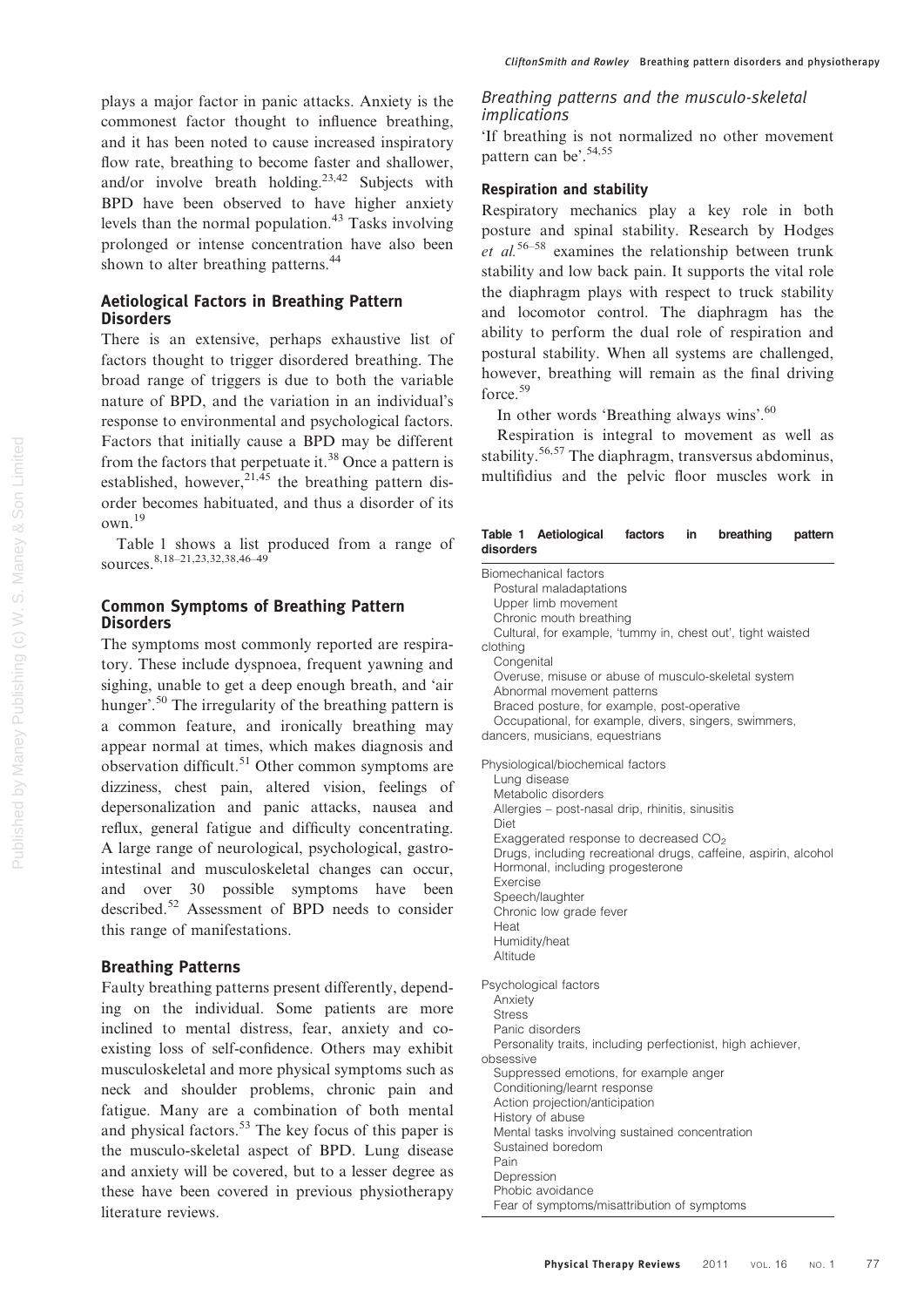unison to establish intra-abdominal pressure. All structures add to stability and allow efficient respiration, movement and continence control. Should there be a deviation away from a normal recruitment pattern, then pressure, ventilation volumes and ultimately work of breathing is affected.<sup>59</sup> Research by O'Sullivan<sup>60</sup> and Falla et  $al$ <sup>61</sup> further supports Chaitow's $8$  claims with respect to position/postures and activation of muscle groups.

When considering total body pressure control, the vocal folds and the surrounding musculature control the top of the system, the diaphragm which sits in the middle plays a key role in pressure generation, and the pelvic muscle group support at the base.<sup>62</sup> The primary purpose of the human larynx is to function as an exchange valve, controlling the flow of air in and out of the lungs.<sup>63</sup> This system adds to not only to structural support but also contributes to motility of fluid based systems within the body, i.e. gastrointestinal, lymphatic drainage, arterial and venous circulation. It also creates phonation and voice production.<sup>64</sup> When a system is under load respiration will dominate at the expense of voice and locomotion and postural control.

It is important to consider how these diverse functions are inter-related and can be co-ordinated into physiotherapy treatment regimes, for example, treatment regimes utilizing all systems, breath, movement and voice.

#### Length–tension relationship

Pressure determines the length–tension relationship. If a BPD is present respiratory accessory muscles shorten, and the diaphragm is unable to return to its optimal resting position, thus potentially contributing to dynamic hyperinflation, causing pressure changes and further compounding the disorder. Not only is accessory muscle load increased, but the muscles are also working from a shortened disadvantaged position. Shortened muscles create less force, hence the muscle length tension relationship is altered.<sup>65</sup> Patients with neck pain commonly have faulty breathing patterns.<sup>66</sup>

It is advantageous to keep this in mind, musculoskeletal techniques will not address an altered length tension ratio unless the driving BPD is addressed. It is also important to note that sustained muscular contraction may occlude local vasculature, momentarily impeding blood flow to activated muscle; this can lead to trigger point development in these muscles.<sup>67</sup>

#### Dynamic hyperinflation

Dynamic hyperinflation can occur due to a phenomenon known as breath stacking. Traditionally thought to occur in asthma, this also occurs significantly during exercise, when incomplete exhalation can result

in residual air adding to the volume of the next inhalation with eventual over-inflation of the lungs. Airflow can become limited and the amount of  $O_2$  reaching the alveoli decreases as dead space volume increases. Inefficient ventilation and dyspnoea are the end result.<sup>65</sup> The supporting musculature also work in less than optimal positions.

The concept of addressing dynamic hyperinflation is not new in the physiotherapy literature: this has been identified and clearly addressed regarding the asthma patient. The idea of decreasing the dynamic hyperinflation of the rib cage is based on the assumption that this intervention will decrease the elastic work of breathing and allow the inspiratory muscles to work over a more advantageous part of their length–tension relationship. There are several treatment strategies that aim to reduce chest wall hyperinflation.<sup>5</sup> Similar strategies could be considered when treating dynamic inflation with no organic lung disorder present.

### Motor pattern changes

Dynamic hyperinflation can result due to habitual motor patterns; e.g. increased resting tone of the abdominal muscles in particular the oblique muscles at rest. This can have a 'corset' effect preventing diaphragm distension, resulting in the breathing pattern changing to one of upper chest (apical); this leads to over use of the respiratory accessory muscles, pectoralis minor tightens lifting the chest apically, their action opposed by the trapezii muscles which work harder.<sup>68</sup> Forward head posture occurs, and temporomandibular joint compression may occur, and potentially mouth breathing.<sup>69</sup> The tension relationship is altered, and consequently the diaphragm cannot return to optimal resting point, so dynamic hyperinflation occurs. At rest the work of breathing has exceeded the normal values. Unbeknown to the fashion conscious or 'fab ab' seeker, there is a host of serious physiological and mechanical, as well as psychological changes taking place. This process challenges the deep motor patterns that control trunk stability. The expiratory reserve volume is increased where tidal volume may remain the same but inspiratory reserve volume decreases, suggesting a dynamic hyperinflated pattern. If hypocapnia is present, this can further alter the resting muscle tone and ultimately motor pattern changes via the increased excitability in the nervous system and muscular system.70–73

### Sport/the Athlete

### Vital capacity and oxygen delivery

Little attention has been paid to the breathing pattern of the athlete until recently. Historically this area of research has been dominated by sports physiologists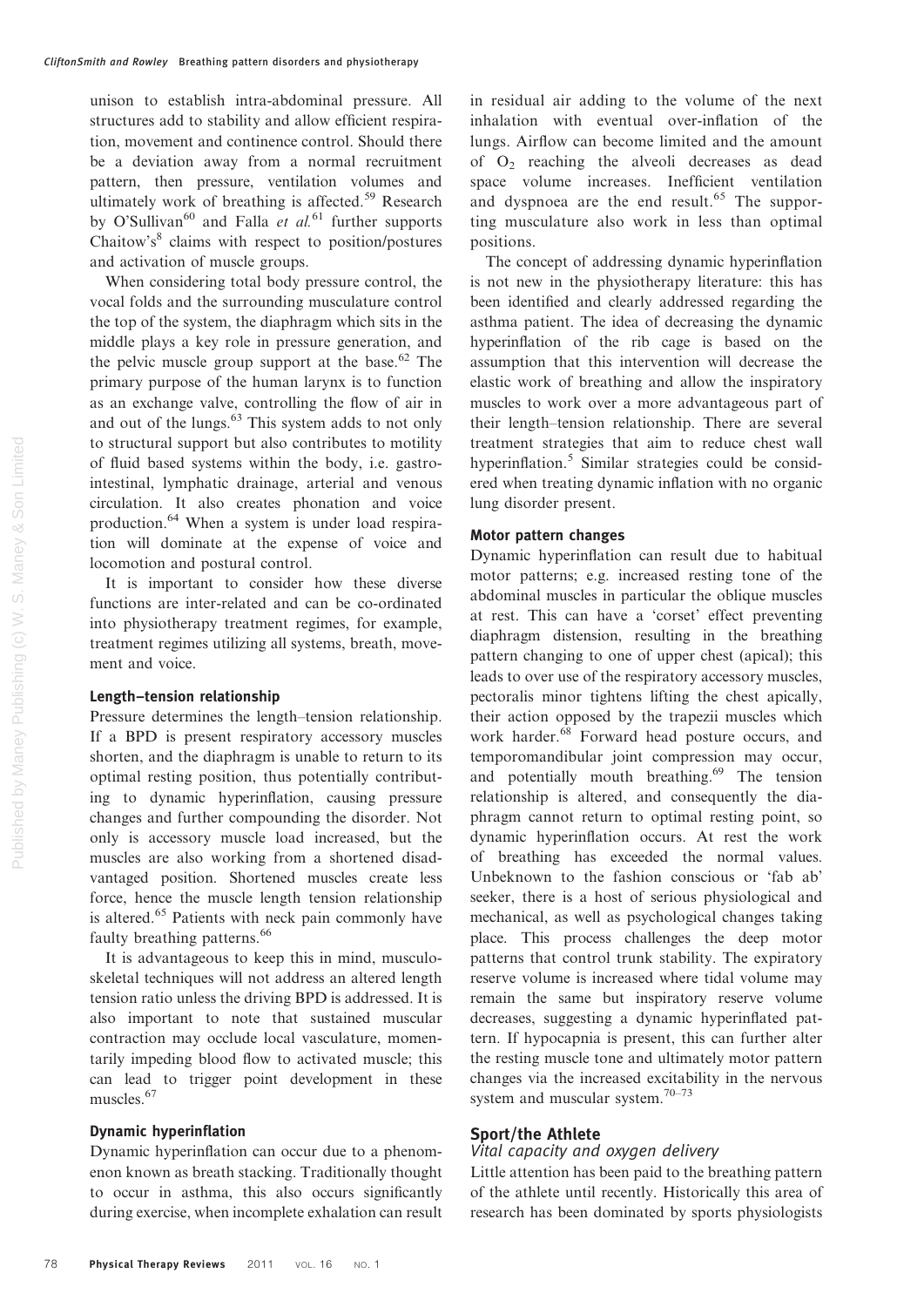

Figure 1 Breathing and the musculoskeletal connection (Tania Clifton-Smith<sup>122</sup>).

who have focused on ventilation and the delivery of oxygen. Research is now beyond the capacity of ventilation and starting to look at the muscles of respiration and breathing patterns.<sup>11</sup> The fundamental goal of our system is the protection of oxygen delivery to the respiratory muscles, thus ensuring the ability to maintain pulmonary ventilation, proper regulation of arterial blood gases and pH and overall homeostasis.

Harms et al.<sup>74</sup> identified that the work of breathing during maximal exercise resulted in marked changes in locomotor muscle blood flow, cardiac output and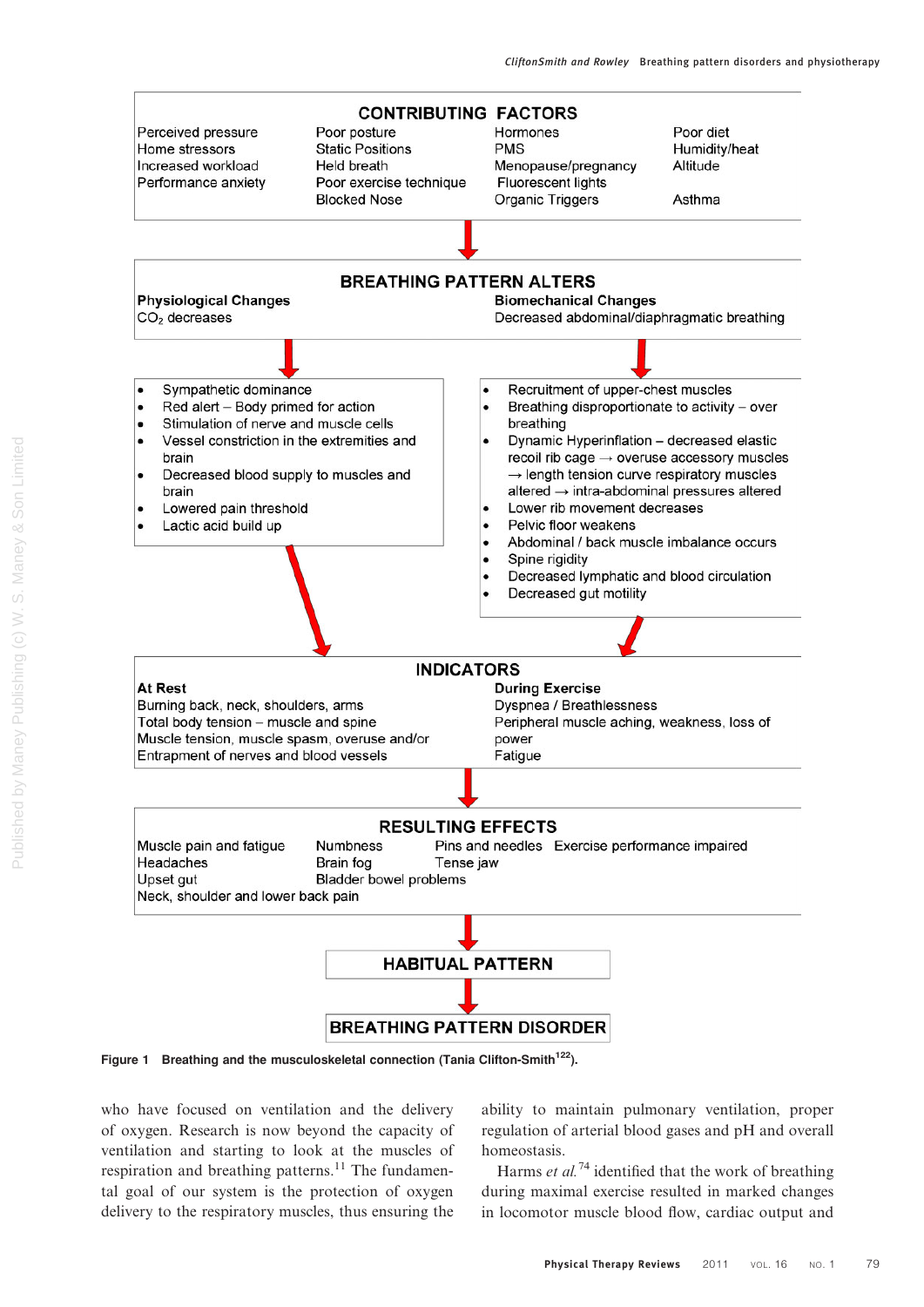both whole-body and active limb  $O<sub>2</sub>$  uptake. They identified the compromised locomotor blood flow was associated with noradrenaline (norepinephrine) suggesting enhanced sympathetic vasoconstriction. This concept has been referred to as blood stealing, a novel idea that literally the muscles of respiration steal  $O<sub>2</sub>$  rich blood from the lower limbs. Further work by Sheel<sup>75</sup> and St Croix<sup>76</sup> provide evidence for the existence of a metaboreflex, with its origin in the respiratory muscles. They believe this reflex can modulate limb perfusion via stimulation of sympathetic nervous system vasoconstrictor neurones.

### Breathing pattern retraining

Vickery<sup>11</sup> conducted ground breaking research assessing the effect of breathing pattern retraining on performance in competitive cyclists. Results supported that four weeks of specific breathing pattern retraining enhanced endurance performance and incremental peak power and positively affected breathing pattern and perceived exertion. It appears that our system has the potential to become sensitized in its protective role and fire too early resulting in premature dyspnoea. Perhaps this is the phenomenon that is occurring in some cases of exercise induced bronchospasm?

Exercise-induced bronchoconstriction has a high prevalence in athletes and in particular elite athletes, predominately affecting endurance athletes, winter athletes and swimmers.<sup>77</sup> However, exercise-induced bronchoconstriction also occurs in up to 10% of subjects who are not known to be atopic or asthmatic.<sup>78</sup>

### Breathing Pattern Disorders and Lung Disease Breathing pattern disorders and asthma

The altered breathing pattern that occurs with acute asthma is similar to the hyperinflated, rapid upper chest, shallow pattern common in BPD, and therefore it appears reasonable that chronic asthma may contribute to a habitual disordered breathing pattern, as well as a habitual poor breathing pattern exacerbating the symptoms of asthma.<sup>52,79</sup> Thomas et al.<sup>80</sup> noted an incidence of hyperventilation of 29% in a sample of 219 known asthmatics in their clinic. Martinez-Moragon et al. <sup>81</sup> similarly observed 36%  $(n=17/157)$  of asthmatics at a pulmonary outpatient clinic had a BPD. A higher correlation is seen in studies assessing patients with known hyperventilation. Saisch et  $al$ <sup>82</sup> noted asthma was certain or probable in 78% (17) of patients attending an emergency department with acute hyperventilation, including asymptomatic asthma. Similarly, Demeter and Cordasco $83$  recorded  $80\%$  (38/47) of patients with hyperventilation, at a private pulmonary clinic, also had asthma. More accurate assessment and including mild/asymptomatic asthma is the likely reason the

studies retrospectively assessing for asthma show a higher correlation.

### BPD, asthma and exercise

Exercise is commonly thought to be a trigger for asthma, and whilst it is true for some, for others the anxiety-inducing breathlessness they attribute to asthma may be due to hyperinflation and excessive respiratory effect due to faulty breathing patterns. Kinnula and Sovijarvi $^{84}$  using cycle ergometry, noted consistent hyperventilation in all the female asthmatics, despite no evidence of bronchospasm at one minute after exercise or differences in exercise capacity. The findings are similar to a study by Hammo and Wienburger<sup>85</sup> which assessed 32 patients diagnosed with exercise-induced asthma, for hyperventilation. Of the 21 patients who experienced asthma symptoms, 11 had no significant decrease in FEV1, but demonstrated the lowest  $PETCO<sub>2</sub>$ , suggesting hyperventilation, rather than asthma, was responsible for their symptoms. Hibbit and Pilsbury<sup>86</sup> observed their asthmatic subject began hyperventilating prior to exercise, with slightly lowered peak flow  $(470 \text{ L min}^{-1}$  versus 500–660 expected norm). A marked decrease in  $PCO<sub>2</sub>$  occurred during exercise and following exercise peak flow dropped to 385 L min<sup>-1</sup>, with the subject feeling anxious and distressed. After two months of breathing retraining and increased physical activities, the exercise test was repeated, with the same initial peak flow, but with considerably less  $PCO<sub>2</sub>$  changes during exercise, no decrease in PEFR afterwards, and no need for treatment.

A Cochrane review by Holloway and Ram<sup>87</sup> reported a trend for improvement in asthma symptoms after breathing retraining. More consistent improvements related to quality of life markers rather than changes in lung physiology.10,88 The authors $87$  conclude that it is the lack of consistent, robust data with a clear description of the retraining method that limits the conclusions that can be made, rather than necessarily the effectiveness of the breathing retraining itself.

People with chronic asthma may also have lower resting  $PeCO<sub>2</sub>$  making them more vulnerable to the sympathetic arousal hypocapnia can induce – which they will feel as anxiety. $82,89$ 

### Breathing pattern disorders, anxiety and COPD

A review by Brenes<sup>90</sup> indicates a higher rate of anxiety in people with COPD than the general population. Other studies have linked anxiety in this population to negative quality of life status and lower functional status.<sup>91,92</sup> Supporting this, Livermore  $et al.<sup>93</sup> observed a correlation between higher anxiety$ in COPD patients and lower threshold for perceived dyspnoea when breathing against a set resistance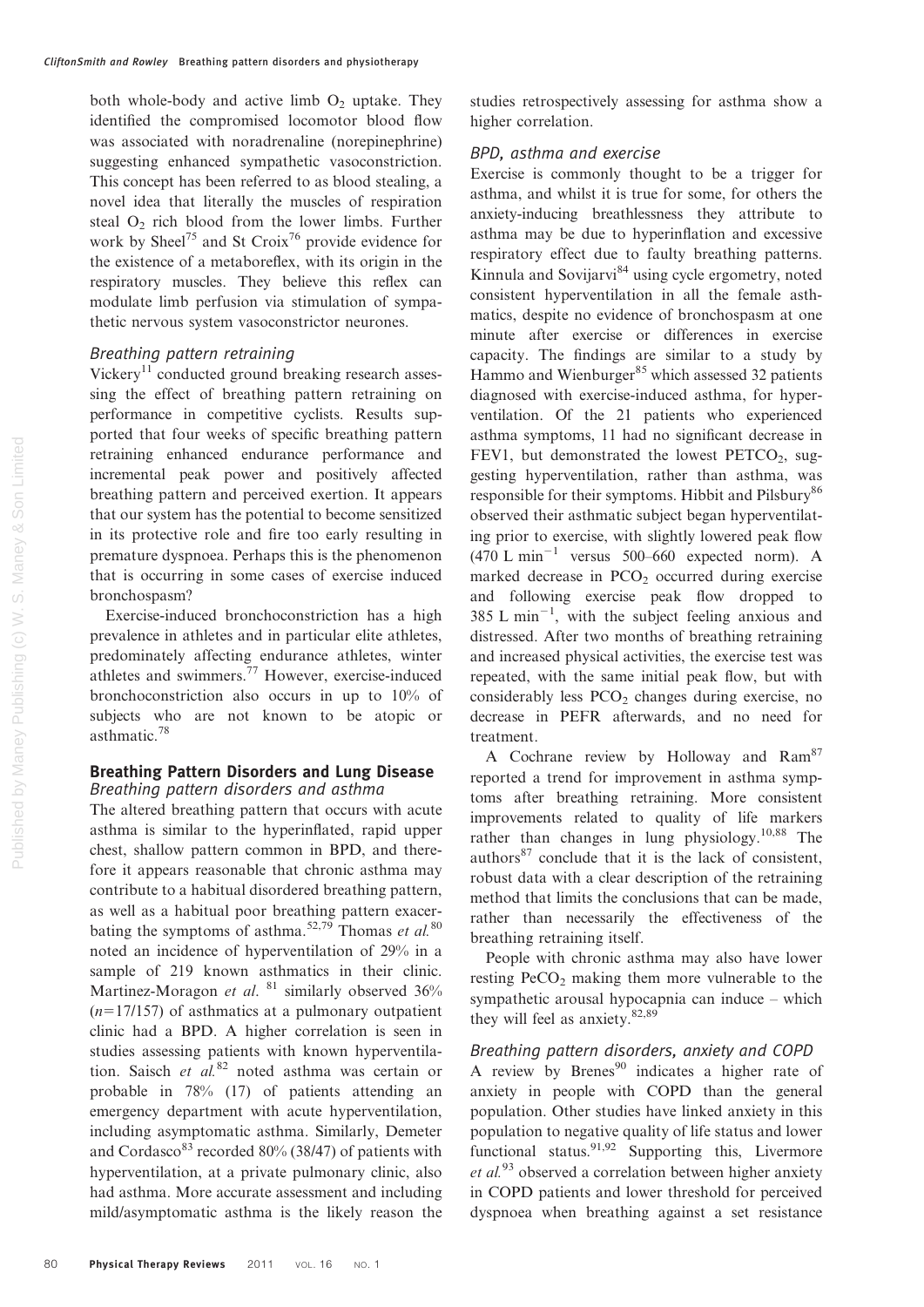increasing the exertion of breathing, compared to perceived dsypnoea in matched subjects with COPD and a normal control group.

For these populations, correcting the breathing pattern to an efficient steady diaphragmatic pattern can help reduce perceived dyspnoea by reducing the inspiratory effort and anxiety, helping clarify symptoms attributable to actual lung disease rather than functional factors.

### Breathing pattern disorders and anxiety

Anxiety may be driven by negative thoughts, but also by physiology, for example autonomic disregulation, and/or abnormal lung biomechanics causing a sensation of dyspnoea, not related to actual insufficiencies. The factors surrounding anxiety are too complex and interconnected to suggest there can be a simple causal effect.<sup>94</sup>

Studies report greater changes in respiratory patterns in subjects reporting high anxiety levels, when completing a stressful task, with marked increases in tidal volume and respiratory rate and decreased expiratory time with significant drop in  $FETCO<sub>2</sub>$  in the high trait anxiety group.<sup>95,96</sup> Similar changes are seen with anticipatory anxiety. $97$  Conditioned respiratory responses have also been shown to occur prior to starting a computer task.  $98,99$ 

In people with a confirmed diagnosis of an anxiety disorder, such as panic disorder or post traumatic stress disorder, there appears to be a loss of homeostasis, in particular regarding persistent hyperarousal of the sympathetic control.<sup>100,101</sup> Interestingly, Blechert et  $al$ ,  $\frac{102}{2}$  noted the changes in firing of vasoconstrictor fibers in panic disorder patients were similar to those in subjects with increased muscle sympathetic outflow induced by inhaled breath hold and obstructive sleep apnoea, again reinforcing the overlap between breathing pattern disorders and a wide range of causes and symptoms.

# Treatment of BPD in Physiotherapy

### Assessment

Physiotherapy treatment of BPD begins with assessment. The lack of a definitive assessment tool for BPD does make diagnosis difficult and sometimes it is achieved only by a process of elimination. $103$ Assessment includes gaining an accurate clinical history, observation of the person's breathing and musculo-skeletal status, and 'hands on' assessment of breathing and muscle tension.<sup>4,104,105</sup> Assessment tools commonly used include the Nijmegen Questionnaire, breath hold test, peak expiratory flow rate, and pulse oximetry.<sup>4</sup> Spirometry and capnography may be used, depending on the clinic resources.<sup>6</sup> Treatment can then focus on areas of dysfunction identified during assessment.

#### Treatment

The role of breathing exercises in patients with pulmonary disorders was documented as early as 1915.106,107 By 1919 it was recommended that many medical and surgical patients be given breathing and physical exercise as accessories to medical and surgical treatment.<sup>108</sup>

The first literature referring to BPDs and breathing re-education within the physiotherapy profession was in the 1960s in cardiorespiratory physiotherapy. At this time physiotherapists advocated breathing retraining for BPD.105,109 The Papworth method of breathing retraining evolved from the collaboration of chest physician Claude Lum and physiotherapists Diana Innocenti and Rosemary Cluff. This focused on education, and a nose/abdominal breathing pattern.45,105,109 Other key aspects in the physiotherapy literature treatment are education, reassurance, and breathing retraining.104,110–115

Most physiotherapy treatment protocols appear to have the following basic principles in common.<sup>4,6,105,112,115</sup>

- 1. Education on the pathophysiology of the disorder
- 2. Self-observation of one's own breathing pattern
- 3. Restoration to a basic physiological breathing pattern: relaxed, rhythmical nose–abdominal breathing.
- 4. Appropriate tidal volume
- 5. Education of stress and tension in the body
- 6. Posture
- 7. Breathing with movement and activity
- 8. Clothing Awareness
- 9. Breathing and speech
- 10. Breathing and nutrition
- 11. Breathing and sleep
- 12. Breathing through an acute episode

### Education

Education is broader than breathing pattern alone. Education includes the effects of abnormal versus diaphragmatic breathing, and reassurance that HVS/ BPD symptoms have a physiological basis, and are treatable. Education also involves identifying the factors that initially caused the BPD, and/or may trigger the poor breathing pattern in the future.<sup>4</sup> Lifestyle issues are addressed, such as level of activity, relaxation (both as a technique and as a recreational activity), and sleep. Work issues, such as sustained computer work, extended periods of intense concentration and speech are also addressed, as these areas have been shown to impact on breathing patterns.<sup>116–118</sup>

For the public domain, physiotherapists have written and co-written books on hyperventilation/ BPD. 'Asthma and Your Child' by Thompson<sup>119</sup> highlights many techniques to assist with breathing pattern disorders and asthma treatment. In 1991 Bradley<sup>120</sup> wrote the first patient handbook on the subject of hyperventilation syndrome/breathing pattern disorders. More recently, in collaboration with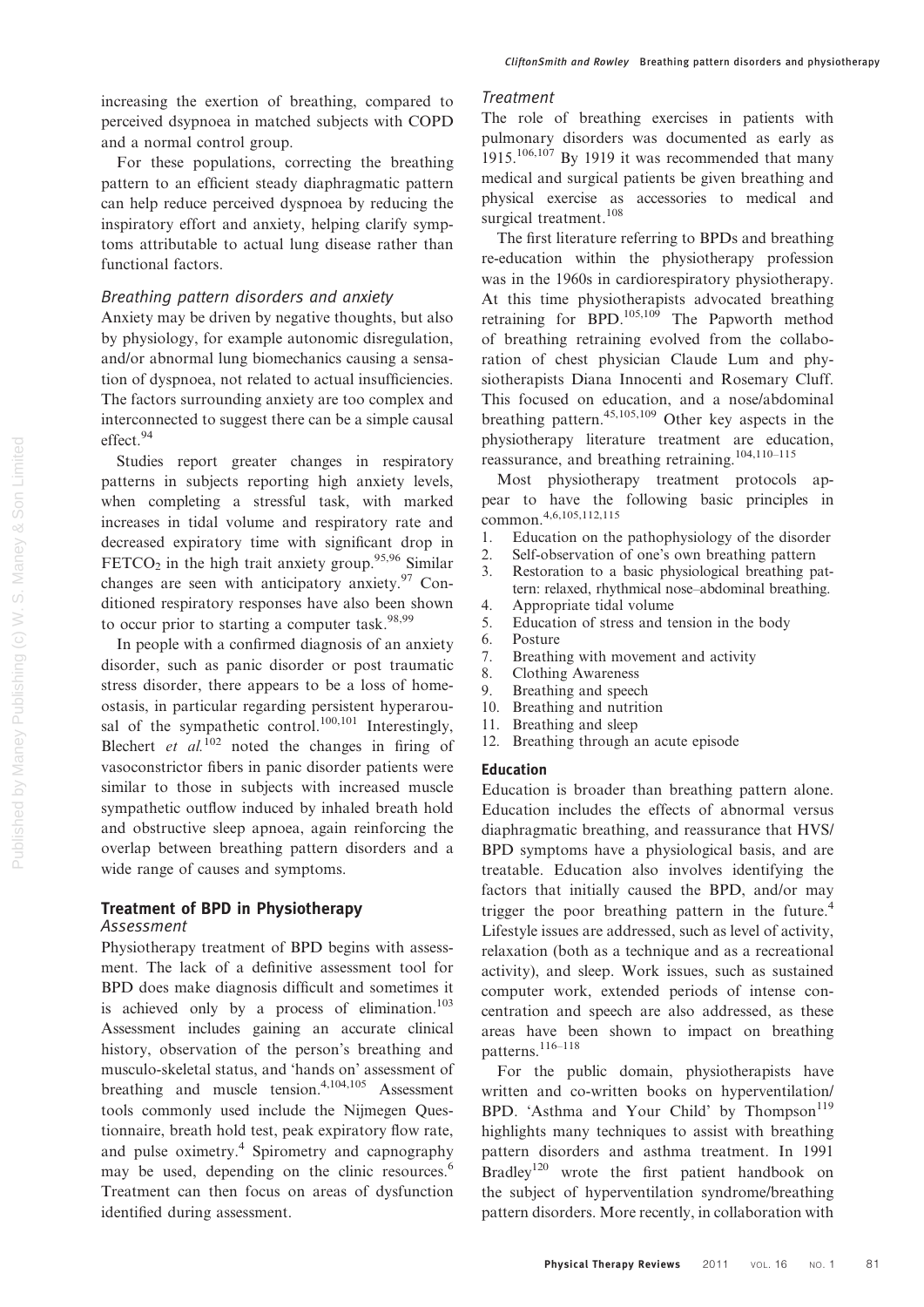CliftonSmith, they have produced dynamic breathing for asthma, $^{121}$  and breathe stretch and move. $^{122}$  All these books place emphasis on self-management.

### Breathing retraining

The terms breathing exercises, breathing retraining and breathing pattern training are used interchangeably in the physiotherapy literature. There is variation, even within the physiotherapy discipline, of what parameters of normal breathing are.  $Cluff^{105}$ states the rate should be 8–12 average sized breaths per minute at rest, with gentle, silent, rhythmical diaphragmatic (tummy) breathing, with little upper chest movement. West<sup>123</sup> reports breathing rate for an adult at rest is 10–14 breaths per minute.

The treatment of BPD is under recognized. Guidelines for the physiotherapy management of the adult, medical, spontaneously breathing patient have been recently published.<sup>124</sup> These guidelines represent an extensive amount of work collating and analyzing research to support current physiotherapeutic management in the area of cardiorespiratory, neuromuscular diseases and musculoskeletal. Breathing pattern disorders were not mentioned during the review, except used in the context as a historical reference when referring to the treatment by physiotherapists in the management of disordered breathing.125,126 Breathing retraining was only used in reference to asthma and secondary disordered breathing.

The BradCliff Method® looks at breathing dysfunction as an indicator of physiological and mechanical imbalances and psychological stress in the human body. It is structured on current physiotherapy research assessing and treating individuals from children with asthma to elite athletes.<sup>127</sup>

We are now able to have a better informed approach however, no longer assuming an adequate breathing pattern at rest is necessarily an optimal breathing pattern for all the activities our client is involved with. Diaphragmatic breathing remains the foundation of our treatment, but it is no longer the only aspect of our treatment.

#### Musculo-skeletal component

Musculo-skeletal issues are addressed which are impeding an effective breathing pattern. Alongside the mechanical validation of respiratory muscle contribution to motor control, research into the training of respiratory muscle strength has gained momentum,  $128,129$  Much of the research was initially surrounding dyspnoea and organic respiratory disorders and it is well established that the respiratory muscles could be strengthened.<sup>130</sup> There is evidence supporting the role of inspiratory muscle trainers to strengthen the inspiratory muscles, to reduce dyspnoea

and improve function, whether it is for activities of daily living or high performance sport.<sup>131–134</sup>

Massery has successfully incorporated breathing, respiratory control and re-education into rehabilitation covering many neurological conditions such as cerebral palsy, complex paediatric cases, spinal cord injuries, as well as respiratory and bio-mechanical disorders. Massery utilizes a multi-system approach with breathing/respiration as an integral part. Massery remains adamant breathing is the first step of all rehabilitation.<sup>135</sup> Massery incorporates breath and movement into her treatment regimes at all levels of functioning and views breathing retraining and postural control strategies as simultaneous interventions. 'Motor impairments are never just a musculoskeletal problem or just a neuromotor problem. We are born with systems that interact to give us the control we need for health and participation.<sup>136</sup>

An extensive list of Mary Massery's publications can be viewed: http://www.masserypt.com/html/ pub.html $137$ 

Research addressing treatment efficacy for BPD The variability of treatment regimes and poor description of the regime details have made it difficult to gain a cohesive understanding of what the research to date has shown. Despite this variation, the authors report improvements are achieved, suggesting key elements are covered within the treatment programme.138,139 The Papworth method has shown favourable outcomes, significantly reducing respiratory symptoms and improving health-related quality of life in a group of patients with asthma.<sup>140,141</sup>

Other papers from the UK also support breathing reeducation/training within physiotherapy practice.<sup>142,143</sup>

 $Singh<sup>144</sup>$  reviewed the literature with respect to physiotherapy treatment and hyperventilation. The review concluded that the definition and diagnosis of hyperventilation is difficult; however, once identified physiotherapy intervention can provide an effective intervention to significantly reduce the symptoms and improve quality of life. The query over diagnosis was the hyperventilation versus breathing pattern disorder debate. It has been shown clearly in studies that breathing retraining has a positive effect on improving symptoms where the subject does not exhibit low levels of  $CO_2$ —highlighting that not only do we see people with chronic hyperventilation (lowered  $CO<sub>2</sub>$ ) but perhaps a bigger group who present with symptoms due to mechanisms directly related to other pathways.<sup>145</sup>

A 2004 Cochrane review of breathing exercises for asthma concluded that, due to the diversity of breathing exercises and outcomes used, it was impossible to draw conclusions from the available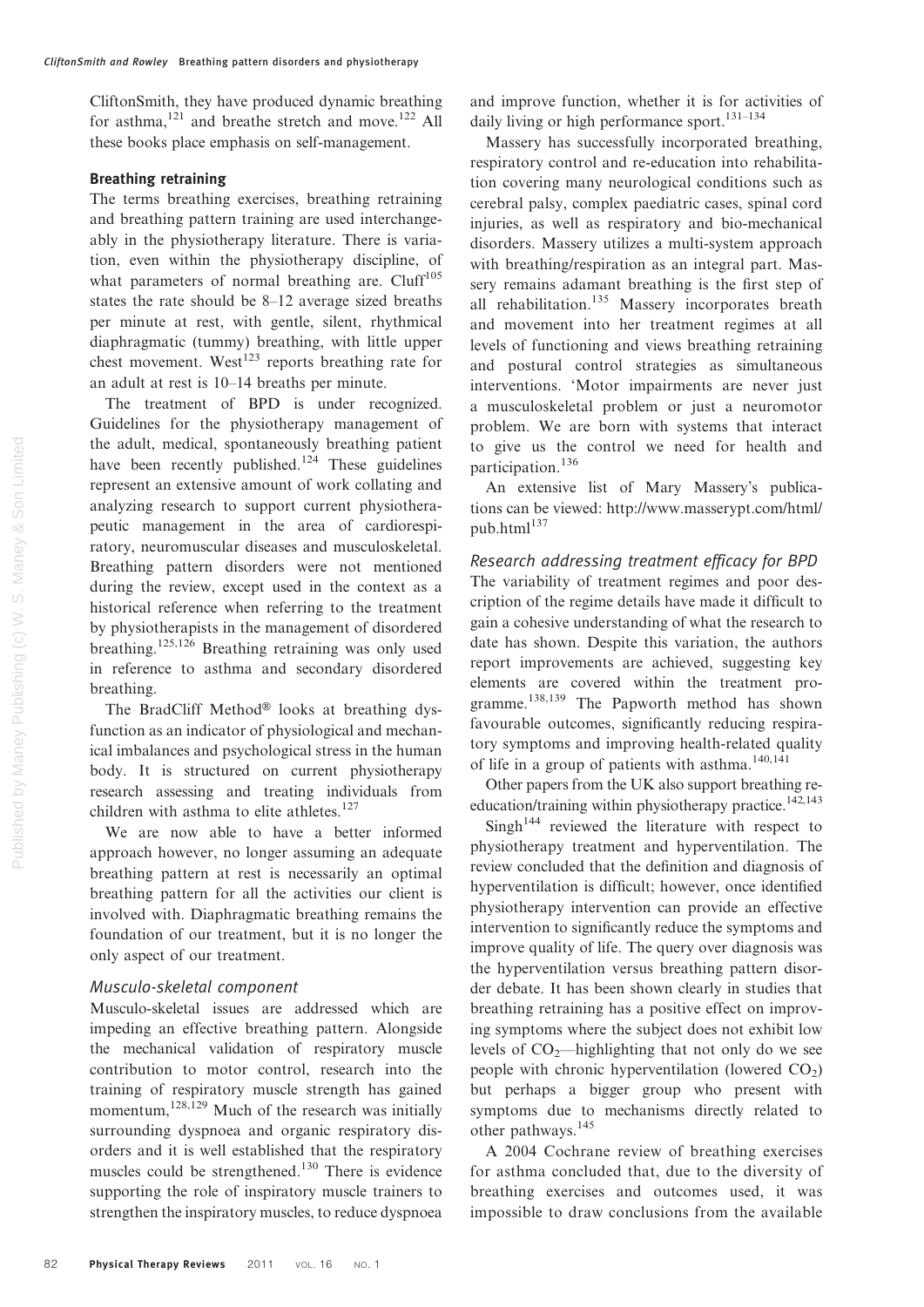evidence.<sup>146</sup> Thomas et al.<sup>147</sup> randomized participants into a group to receive the Papworth breathing re-education method or to see an experienced respiratory nurse providing asthma education. There were significant improvements in asthmarelated quality of life in both groups after 1 month, but at 6 months a large difference between groups was found, in favour of the breathing retraining group, in asthma quality of life, anxiety and depression, Nijmegen score and a trend for an improvement in asthma control.<sup>147</sup>

Vickery<sup>11</sup> investigated the effect of breathing pattern retraining on 20-km time trial performance and respiratory and metabolic measures in competitive cyclists.

The results supported the performance enhancing effect of four weeks of breathing pattern retraining in cyclists. They suggested breathing pattern can be retrained to exhibit a controlled pattern, without a tachypnoeic shift (increased respiratory rate leading potentially to breath stacking and an irregular pattern that may impair alveolar ventilation) during high intensity cycling. Results also showed that respiratory and peripheral perceived effort was diminished. This research could open avenues of practice not yet proven before within the field of sports physiotherapy, emphasizing the importance of breathing patterns and ultimate performance.

### Future trends for physiotherapy treatment

Currently in western medicine, a fundamental push is to encourage healthy life style skills. Education in one of the most fundamental tools, and yet breathing has not been emphasized enough as part of this healthy lifestyle package.

Looking to the future the consensus of health in the twenty-first century in the public domain, there appears to be a move away from the twentieth century biomedical model to a more global initiative, promoting projects and programmes that reach all human beings in a worldwide commitment to health as a global public good.<sup>148</sup> Keeping this in mind, there is a push from within our professions to run with this idea of 'health for all' and in particular involvement in the management, rehabilitation education and prevention of the epidemic of lifestyles diseases we are currently seeing, such as obesity, ischemic heart disease, cancer, smoking related conditions and pulmonary conditions.<sup>149,150</sup> There is scope within this framework to explore the concepts of breathing re-education within the profession. Breathing re-education is drug free, appealing to the new paradigm of health for all, and a practice that requires little or no machinery so a low running cost, and initial set-up is minimal for the therapist.

### Conclusions

For the clinician the observation of breathing can provide insight into many systems, including biomechanics, biochemistry/physiology, and psychology reflecting the consideration of a multisystem approach.

Everyone is a complex integration of musculo/ neurological/respiratory systems, which combined with individual personalities and lifestyles, reminds us that these are never distinct groups, and everyone we meet or treat works best when all systems are in homeostasis as supported by an appropriate and efficient breathing pattern.

There is a lack of robust evidence surrounding breathing pattern disorders. Ongoing research is needed that clearly describes treatment regimes and assesses outcomes that are compatible with other research and remains clinically relevant.

As a profession our diversity is an asset. The key points of breathing pattern disorders are common to whomever we treat. Our expertise is in our unique assessment and treatment skills, which enable us to develop specific programmes relevant to the individual cases whether it is the child with asthma or the elite athlete. The diversity of our profession enables us to approach breathing pattern disorders from different perspectives, yet allows us a cohesive informed approach, as physiotherapy aims to treat the whole person not just the system.

### References

- 1 DaCosta J. On irritable heart: a clinical study of a form of functional cardiac disorder and its symptoms. Am J Med Sci 1871;61:17–52.
- 2 Haldane J, Poulton E. The effects of want of oxygen on respiration. Physiol 1908;37:390.
- 3 Solely M, Shock N. The etiology of effort syndrome. Am J Med Sci 1938;196,840.
- 4 Bradley D. Physiotherapy breathing rehabilitation strategies. In: Chaitow L, et al. editors. Multidisciplinary approaches to breathing pattern disorders. Edinburgh: Churchill Livingstone; 2002. p. 173–95.
- 5 Gosselink R. Breathing techniques in patients with chronic obstructive pulmonary disease (COPD). Chron Respir Dis  $2004 \cdot 1.163 - 72$
- 6 Hough A. Physiotherapy in respiratory care: an evidence based approach to respiratory and cardiac management. 3rd ed. Glos: Nelson Thornes Ltd; 2001.
- 7 Rowley J. The role of asthma, stress and posture as aetiological factors in breathing pattern disorders. 2002, unpublished.
- 8 Chaitow L. Biomechanical influences on breathing. In: Chaitow L, et al. Multidisciplinary approaches to breathing pattern disorders. Edinburgh: Churchill Livingstone; 2002. p. 83–110.
- 9 Gilbert, C. Clinical applications of breathing regulation. Behav Modif 2003;27:692–709.
- 10 Bruton A, Thomas M. The role of breathing training in asthma management. Current Opinion Allergy Clin Immunol  $2011:1(1):53-57.$
- 11 Vickery R. The effect of breathing pattern retraining on performance in competitive cyclists. 2007. Available from: http://repositoryaut.lconz.ac.nz/handle/10292/83.
- 12 Chaitow L. Breathing pattern disorders, motor control, and low back pain. J Osteopath Med 2004;7:34–41.
- 13 Nicholls D, Walton JA, Price K. Making breathing your business: enterprising practices at the margins of orthodoxy. Sage Publications 2009;13:333–56.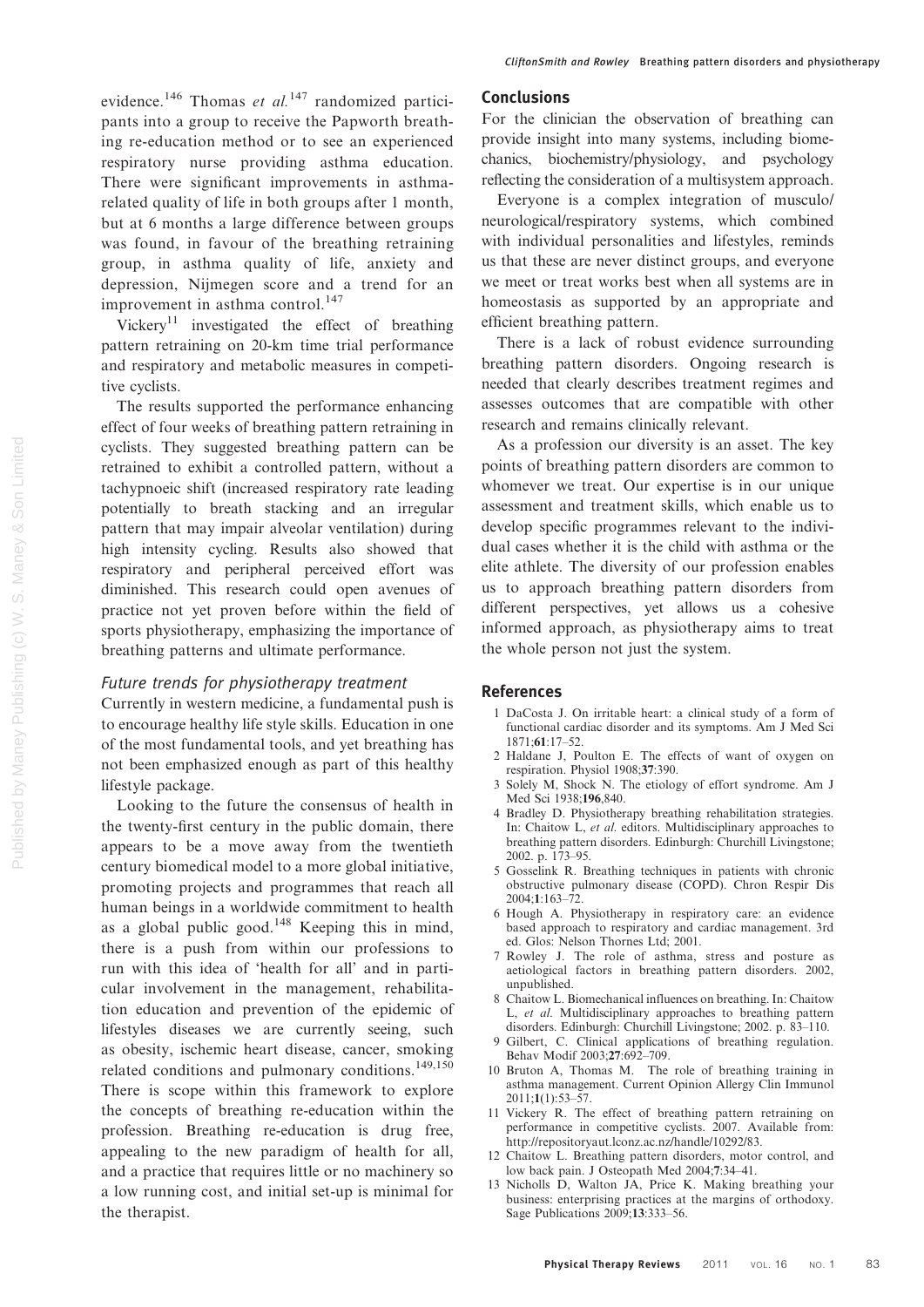- 14 Magarian G. Hyperventilation syndromes: infrequently recognised common expression of anxiety and stress. Medicine 1982;61:219–35.
- 15 Lewis T. The soldier's heart and the effort syndrome. New York: Paul B. Hoeber; 1919.
- 16 Goetz CG, Turner C, Aminoff M, editors. Handbook of clinical neurology. Amsterdam: Elsevier Science Publisher B. V.; 1993. p. 429–47.
- 17 Gardner W, Bass C. Hyperventilation in clinical practice. Br J Hospital Med 1989;41:73–81.
- 18 Kerr W, Dalton J, Gliebe P. Some physical phenomena associated with the anxiety states and their relation to hyperventilation. Ann Int Med 1937;11:962–92.
- 19 Hornsveld H, Garssen B, Fiedeldij Dop M, van Spiegel P, de Haes J. Double-blind placebo-controlled study of the hyperventilation provocation test and the validity of the hyperventilation syndrome. Lancet 1996;348:154–8.
- 20 Gardner W. The pathophysiology of hyperventilation disorders. Chest 1996;109:516–35.
- 21 Newton E. Hyperventilation syndrome. 1997 [Retrieved 1999 March 30]. Available from: http://www.emedicine.com/emerg/ topic270.htm.
- 22 Lum C. Hyperventilation and anxiety state. J R Soc Med 1981;74:1–4.
- 23 Gilbert C. Interaction of psychological and emotional effects with breathing dysfunction. In: Chaitow L, et al, editors. Multidisciplinary approaches to breathing pattern disorders. Edinburgh: Churchill Livingstone; 2002. p. 11–130.
- 24 Ley R. Breathing and the psychology of emotion, cognition, and behavior. In: Timmons BH & Ley R (eds.), Behavioural and psychological approaches to breathing disorders. New York: Plenum Press; 1994.
- 25 Dixhoorn J. Significance of breathing awareness and exercise training for recovery after myocardial infarction. In: Carlson JG, et al, (eds.) Clinical applied psychophysiology. New York: Plenum Press; 1994. p. 113–32.
- 26 Gardner W. Orthostatic increase of respiratory gas exchange in hyperventilation syndrome. Thorax 2000;55:257–9.
- 27 Gardner W. Hyperventilation. Am J Respir Crit Care 2004;170:105.
- 28 Garssen B, de Ruiter C, van Dyck R. Breathing retraining: a rationale placebo? Clin Psychol Rev 1992;12:141–54.
- 29 Hornsveld H, Garssen B, Fiedeldu Dop M, van Spiegel P. Symptom reporting during voluntary hyperventilation and mental load: implications for diagnosing hyperventilation syndrome. J Psychosom Res 1990;34:687–97.
- 30 Molema J, Folgering H. Introduction in abstracts of papers presented at the 3rd International Society of the Advancement of Respiratory Psychophysiology (ISARP) Congress. Paper presented at the 3rd International Society of the Advancement of Respiratory Psychophysiology (ISARP) Congress; 1996 August 26–27; Nijmegen, The Netherlands.
- 31 Wilkins R, Krider S, Sheldon R. Clinical assessment in respiratory care. 4th ed. St Louis, MO: Mosby; 2000.
- 32 Jack S, Rossiter H, Pearson M, Ward S. Ventilatory responses to inhaled carbon dioxide, hypoxia, and exercise in idiopathic hyperventilation. Am J Respir Crit Care Med 2004;170:118– 25.
- 33 Marieb E. Human anatomy & physiology. 5th ed. San Francisco: Addison Wesley Longman; 2001.
- 34 Molema J, Folgering H. Introduction in abstracts of papers presented at the 3rd International Society of the Advancement of Respiratory Psychophysiology (ISARP) Congress. Paper presented at the 3rd International Society of the Advancement of Respiratory Psychophysiology (ISARP) Congress; 1996 August 26–27; Nijmegen, The Netherlands.
- 35 Jack S, Rossiter H, Warburton C, Whipp B. Behavioural influences and physiological indices of ventilatory control in subjects with idiopathic hyperventilation. Behav Modif 2003;27:637–52.
- 36 Humphries B, Quaranta N, Wagstaff S, Baguley D. Tinnitus and cochlear implantation. Int J Audiol 2004;43:245–51.
- 37 Schleifer L, Ley  $\mathbf{\hat{R}}$ , Spalding TW. A hyperventilation theory of job stress and musculoskeletal disorders. Am J Ind Med  $2002:41:420 - 32$ .
- 38 Kazmaier S, Weyland A, Buhre W, Stephan H, Rieke H, Filoda K, et al. Effects of respiratory alkalosis and acidosis on myocardial blood flow and metabolism in patients with coronary artery disease. Anesthesiology 1998;89:831–7.
- 39 Clifton-Smith T. Breathe to succeed in all aspects of your life. Ringwood: Penguin Books; 1999.
- 40 Ley R. The modification of breathing behaviour: pavlovian and operant control in emotion and cognition. Behav Modif 1999;23:441–79.
- 41 Ley R. Panic disorder and agoraphobia: fear of fear or fear of the symptoms produced by hyperventilation? J Behav Ther Exp Psychiatry 1987;18:305–16.
- 42 Umezawa A. Facilitation and inhibition of breathing during changes of emotion. In: Yutaka Haruki I, et al, editors. Respiration and emotion. Tokyo: Springer 2001. p. 139–47.
- 43 Boiten F. The effects of emotional behaviour on components of the respiratory cycle. Biol Psychol 1998;49:29–51.
- 44 Wientjes C, Grossman P, Gaillard A. Influence of drive and timing mechanisms on breathing pattern and ventilation during mental task performance. Biol Psychol 1998;49:53–70.
- 45 Lum L. Breathing exercises in the treatment of hyperventilation and chronic anxiety states. Chest, Heart Stroke J 1977;2:6–11.
- 46 Gardner W. Diagnosis and organic causes of symptomatic hyperventilation. In: Timmons BH, Ley R (eds.), Behavioral and psychological approaches to breathing disorders. 1994 New York: Plenum Press; 1991. p.99–111.
- 47 Bugess J, Kovalchick D, Kyes K, Thompson J, Barnhart S. Hyperventilation following a large-scale hazardous-materials incident. Int J Occup Environ Health 1999;5:194–7.
- 48 Hough A. Physiotherapy in respiratory care. London: Stanley Thornes; 1996.
- 49 Pfeffer J. The aetiology of the hyperventilation syndrome: a review of the literature. Psychother Psychosom 1978;39:47–55.
- 50 Singh J. Management of hyperventilation: how to cope with heavy breathers. J Ass Chartered Physiother Resp Care 2001;32:50–5.
- 51 Boiten F, Frijda N, Wientjes C. Emotions and respiratory patterns: review and critical analysis. Int J Psychophysiol  $1994 \cdot 17 \cdot 103 - 28$
- 52 Hough A. Physiotherapy in respiratory care: a problemsolving approach to respiratory and cardiac management. Cheltenham: Stanley Thornes Ltd; 1997.
- 53 BradCliff® Manual. Bradley D, Clifton-Smith T, Writers Inc. Auckland, New Zeland, 2009.
- 54 Lewit K. Relation of faulty respiration to posture with clinical implication. J Am Osteopath Assoc 1980;79:525–9.
- 55 Lewit K. Manipulative therapy in rehabilitation of the motor system. 2nd ed. London: Butterworths; 1991. p. 1–4, , 79–82.
- 56 Hodges P, Gandevia S. Activation of the human diaphragm during a repetitive postural task. J Physiol (Lond) 2000;522:165–75.
- 57 Hodges P, Butler J, McKenzie D, Gandevia S. Contraction of the human diaphragm during postural adjustments. J Physiol  $(Lond)$  1997:505:239-48.
- 58 Hodges P, McKenzie D, Heijnen I, Gandevia S. Reduced contribution of the diaphragm to postural control in patients with severe chronic airflow limitation. Proceedings of the Thoracic Society of Australia and New Zealand; 2000 April 7– 12; Melbourne, Australia.
- 59 Hodges P, Gandevia S. Changes in intra-abdominal pressure during postural and respiratory activation of the human diaphragm. J Appl Physiol 2000;89:967–976.
- 60 O'Sullivan P, Grahamslaw K, Kendell M, Lapenskie S, Moller N, Richards K. The effect of different standing and sitting postures on trunk muscle activity in a pain-free population. Spine 2002;27:1238–44.
- 61 Falla D, Jull G, Russell T, Vicenzino B, Hodges P. Effect of neck exercise on sitting posture in patients with chronic neck pain. Phys Ther 2007;87:408–17.
- 62 Massery M. The patient with multi-system impairments affecting breathing mechanics and motor control. In: Frownfelter D, Dean E, editors. Cardiovascular and pulmonary physical therapy evidence and practice. 4th ed. St Louis, MO: Mosby & Elsevier Health Sciences; 2006. Chapter 39, p. 695–717.
- 63 Lennon J, Shealy N, Cady RK, Matta W, Cox R. Postural and respiratory modulation of autonomic function, pain, and health. Am J Pain 1994; 4:36–39.
- 64 Hemborg B, Moritz U, Löwing H. Intra abdominal pressure and trunk muscle activity during lifting. The causal factors of the intra-abdominal pressure rise. Scand J Rehabil Med 1985;17:25–38.
- 65 Johnson B, Saupe K, Dempsey J. Mechanical constraints on exercise hyperpnea in endurance athletes. J Appl Physiol 1992;73:874–86.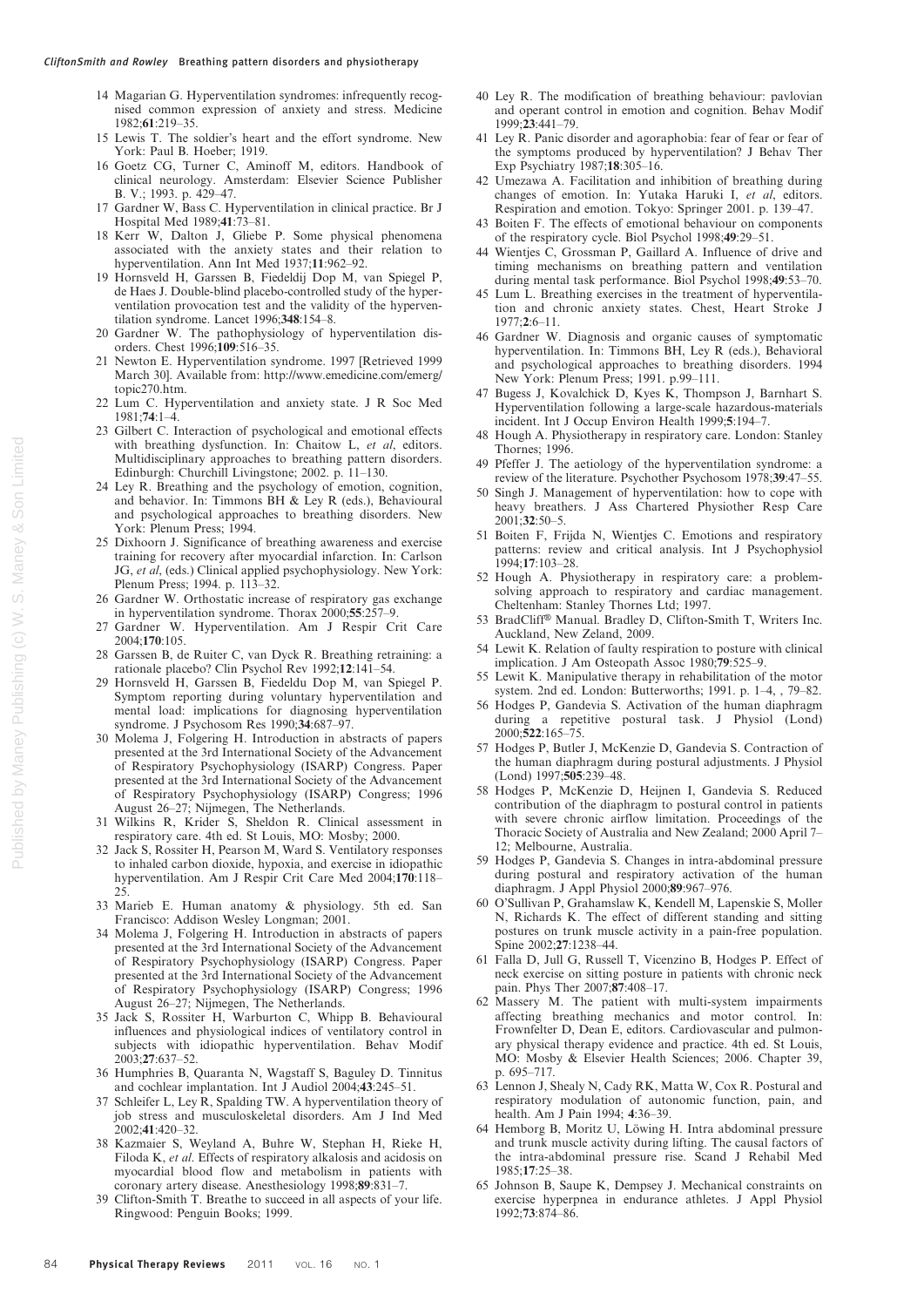- 66 Perri M, Halford E. Pain and faulty breathing: a pilot study. J Bodyw Mov Ther 2008;4:297–306.
- 67 Simons DG, Travell JG, Simons IS. Myofascial pain and dysfunction: the trigger point manual. 2nd ed. Baltimore, MD: Williams and Wilkins; 1999. p. 19–20.
- 68 Hruska J. Influences of dysfunctional respiratory mechanics on orofacial pain. J Orofac Pain Relat Disord 1997;41:216–7.
- 69 Fabiano P, Cesar F, Amorim L, Henrique S, Oliveira F, Dare´ G, et al. Physiology maximal clenching effort influence on the electromyographic activity of the trapezius muscle in healthy subjects. J Bodyw Mov Ther 2010;14:346–51.
- 70 McLaughlin L. Breathing evaluation and retraining in manual therapy. J Bodyw Mov Ther 2009;13:276–82.
- 71 Lee EK, Seyal M, Mull B, Gage B. Increased excitability of the human corticospinal system hyperventilation. Clin Neurophys 1998;109:263–7.
- 72 Mogyoros I, Kiernan MC, Burke D. Strength-duration properties of human peripheral nerve. Brain 1996;119:439–47.
- 73 Mogyoros I, Kiernan MC, Burke D, Bostock H. Strengthduration properties of sensory and motor axons in amyotrophic lateral sclerosis. Brain 1998;121:851–9.
- 74 Harms C, Wetter T, McClaran S, Pegelow D, Nickele G, Nelson W, et al. Effects of respiratory muscle work on cardiac output and its distribution during maximal exercise. J Appl Phys 1998;85:609–18.
- 75 Sheel A, Derchak P, Morgan B, Pegelow D, Jaques A, Dempsey J. Fatiguing inspiratory work causes reflex reduction in resting leg blood flow in humans. J Physiol 2001;537:277– 89.
- 76 St Croix C, Morgan B, Wetter T, Dempsey J. Fatiguing inspiratory muscle work causes reflex sympathetic activation in humans. J Physiol 2000;529:493–504.
- 77 Holzer K, Brukner P. Screening of athletes for exerciseinduced bronchoconstriction. Clin J Sport Med 2004;14:134– 8.
- 78 Gotshall RW. Exercise-induced bronchoconstriction. Drugs 2002;62:1725–39.
- 79 Weiss J. Behavioural management of asthma. In Ley R, Timmons B., editors. Behavioural and psychological approaches to breathing disorders. New York: Plenum Press; 1994.
- 80 Thomas M, McKinley R, Freeman E, Foy C. Prevalence of dysfunctional breathing in patients treated for asthma in primary care: cross sectional survey. Br Med J 2001;322:1098– 100.
- 81 Martinez-Moragon E, Perpifia M, Belloch A, de Diego A. Prevalence of hyperventilation syndrome in patients treated for asthma in a pulmonary clinic. Archivos de Bronconeumologi 2005;41:267–71.
- 82 Saisch S, Wessely S, Gardner W. Patients with acute hyperventilation presenting to an inner-city emergency department. Chest 1996;110:952–7.
- 83 Demeter S, Cordasco E. Hyperventilation and asthma. Am J Med 1986;81:989–94.
- 84 Kinnula V, Sovijarvi A. Hyperventilation during exercise: independence on exercise-induced bronchoconstriction in mild asthma. Respir Med 1996;90:145–51.
- 85 Hammo A, Weinberger M. Exercise-induced hyperventilation: a pseudoasthma syndrome. Ann Allergy Asthma Immunol 1999;82:574–8.
- 86 Hibbit G, Pilsbury D. Demonstration and treatment of hyperventilation causing asthma. Br J Psychiatry 1988;153: 687–9.
- 87 Holloway E, Ram F. Breathing exercises for asthma. Cochrane Database of Systematic Reviews 2004. Issue 1. Art. No.: CD001277. DOI: 10.1002/14651858.CD001277.pub2.
- 88 Thomas M, Taylor D, Bateman E, Boulet L, Boushey H, Busse W, et al. A new perspective on concepts of asthma severity and control. Eur Respir J 2008;32:545-54.
- 89 Osbourne C, O'Conner B, Lewis A, Kanabar V, Gardner W. Hyperventilation and asymptomatic chronic asthma. Thorax 2000;55:1016–22.
- 90 Brenes G. Anxiety and chronic obstructive pulmonary disease: prevalence, impact and treatment. Psychosom Med  $2003;65:963-70.$
- 91 Cully J, Graham D, Stanley M, Ferguson C, Sharafkhaneh A, Souchek J, et al. Quality of life in patients with chronic obstructive pulmonary disease and comorbidity anxiety or depression. Psychosomatics 2006;47:312–9.
- 92 Kim HF, Kunik ME, Molinari VA, Hillman SL, Lalani S, Orengo CA, et al. Functional impairment in COPD patients:

the impact of anxiety and depression. Psychosomatics 2000;41:465–71.

- 93 Livermore N, Butler J, Sharpe L, McBain R, Gandevia S, McKenzie D. Panic attacks and perception of inspiratory resistive loads in chronic obstructive pulmonary disease. Am J Respir Crit Care Med 2008;178:7–12.
- 94 Chiatow L. Breathing, chronic pain, touch and the body-mind. J Holistic Care 2007;4:39–45.
- 95 Masaoka Y, Homma I. Anxiety and respiratory patterns: their relationship during mental stress and physical load. Int J Psychophys 1997;27:153–9.
- 96 Ley R, Yelich G. Fractional end-tidal  $CO<sub>2</sub>$  as an index of the effects of stress on math performance and verbal memory of test-anxious adolescents. Biol Psychol 1998;49:83–94.
- 97 Masaoka Y, Homma I. Expiratory time determined by individual anxiety levels in humans. J Appl Physiol 1999;86(4):1329–1336.
- 98 Schleifer L, Ley R. End-tidal  $pCO<sub>2</sub>$  as an index of psychophysiological activity during data-entry work and relaxation. Ergonomics 1994;37:245–54.
- 99 Schleifer L, Ley R, Pan C. Breathing, psychological stress, and musculoskeletal complaints in VDT data-entry work. Paper presented at the Seventh International Conference on Human-Computer Interactions; 1997 August 24–29; San Francisco, CA, USA.
- 100 Lum LC. Breathing exercises in the treatment of hyperventilation and chronic anxiety states. Chest Heart Stroke J 1977;2:6– 11.
- 101 Lambert E, Hotchkin E, Alvarenga M, Pier C, Richards J, Barton D, et al. Single-unit analysis of sympathetic nervous discharges in patients with panic disorder. J Physiol 2006;570:637–43.
- 102 Blechert J, Michael T, Grossman P, Lajtman M, Wilhelm F. Autonomic and respiratory characteristics of posttraumatic stress disorder and panic disorder. Psychosom Med 2007;69:935–43.
- 103 Courtney R, Greenwood K, Cohen M. Relationships between measures of dysfunctional breathing in a population with concerns about their breathing. J Body Work Movement Ther. 2011;15:23–34.
- 104 Chaitow L, Bradley D. The structure and function of breathing. In: Chaitow L, et al, editors. Multidisciplinary approaches to breathing pattern disorders. Edinburgh: Churchill Livingstone; 2002.
- 105 Cluff R. Chronic hyperventilation and its treatment by physiotherapy. J R Soc Med 1984;77:855–62.
- 106 MacMahon C. Breathing and physical exercise for use in cases of wounds in the pleura, lung and diaphragm. Lancet 1915;2:796–70.
- 107 MacMahon C. Some cases of gunshot wounds and other affections of the chest treated by breathing and physical exercises. Lancet 1919;1:697–9.
- 108 Kant S, Singh G. Breathing Exercises as adjunct in the management of COPD: an overview. Lung India 2006;23:165– 9.
- 109 Innocenti D. Chronic hyperventilation syndrome. In: Downey P A, editors. Cash's textbook of chest, heart, and vascular disorders for physiotherapists. 4th ed. LondonFaber & Faber; 1987.
- 110 Rowbottom I. The physiotherapy management of chronic hyperventilation syndrome. ACPRC J 1992;21:9–12.
- 111 Tweeddale PM, Rowbottom I, McHardy. Breathing retraining: effect on anxiety and depression scores in behavioural breathlessness. J. Psychosom Res 1994;38:11–21.
- 112 Holloway, E. The role of the physiotherapist in the treatment of hyperventilation. In: Timmons BH, Ley R., editors. Behavioural and psychological approaches to breathing disorders. New York: Plenum Press; 1994.
- 113 Pitman A 1996. Physiotherapy for hyperventilation video. Physiotherapy for hyperventilation group, c/o Anne Pitman Physiotherapy Dept. The London Clinic, 20 Devonshire Place, London, UK.
- 114 Bruton A. Breathing and relaxation training improves respiratory symptoms and quality of life in asthmatic adults. Aust J Physiother 2008;54:76.
- 115 Bartley J, Clifton-Smith T. Breathing matters. Auckland: Random House; 2006.
- 116 Peper E, Gibney R, Wilson V. Group training with healthy computing practices to prevent repetitive strain injury (RSI): a preliminary study. Appl Psychophysiol Biofeedback 2004;29: 279–87.